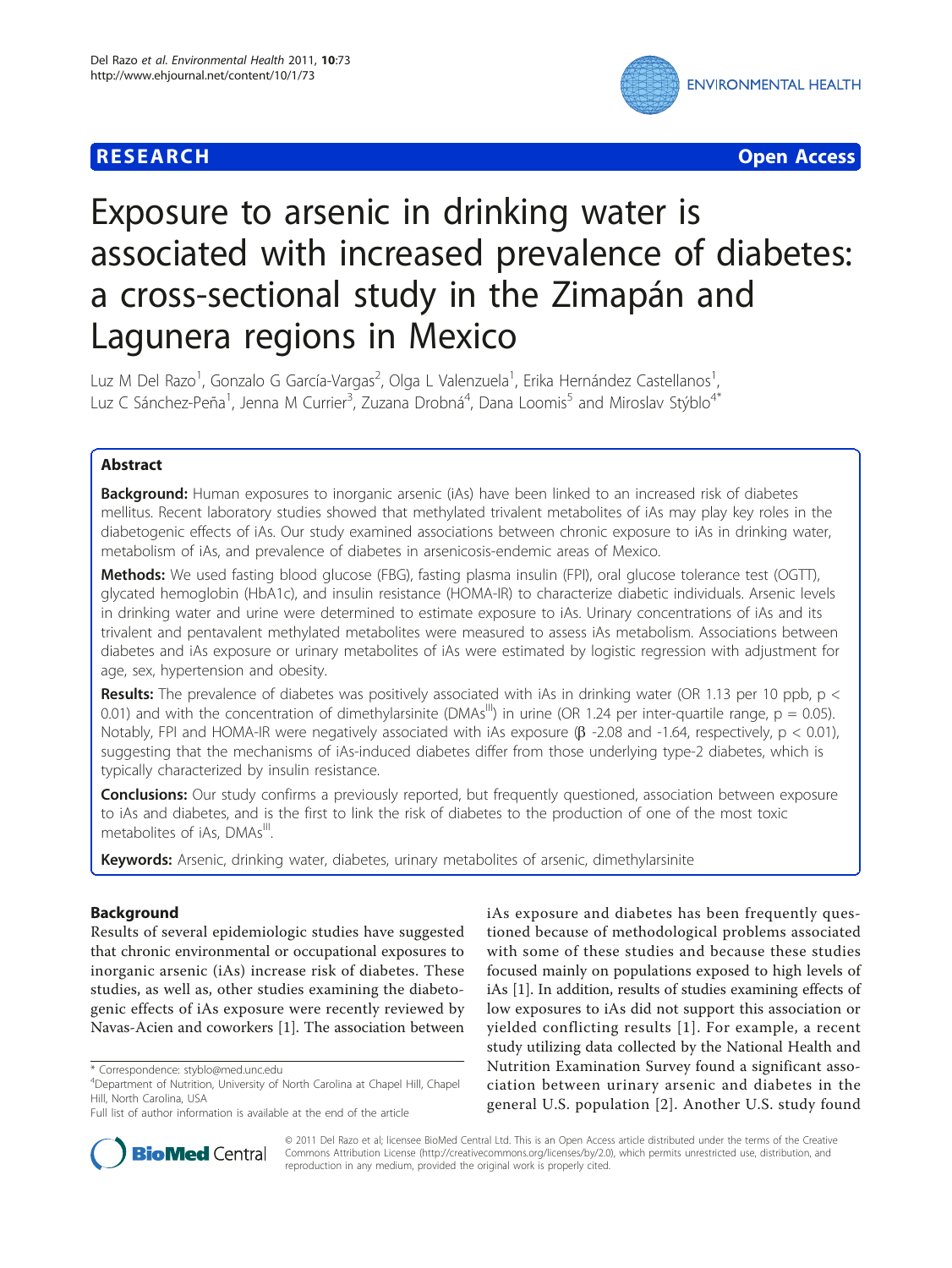significant associations between cumulative exposure to iAs and risk of depression or high blood pressure, but not diabetes [[3](#page-9-0)]. Conflicting information has also been provided by studies that examined the diabetogenic effects of iAs in laboratory animals. These studies were recently reviewed  $[1,4]$  $[1,4]$ . In contrast, research using  $ex$ vivo or tissue culture models has consistently shown that exposures to subtoxic concentrations of trivalent iAs or trivalent methylated arsenicals produce effects consistent with diabetes, including inhibition of insulin production by pancreatic  $\beta$ -cells and inhibition of basal or insulinstimulated glucose uptake by skeletal muscle, cultured adipocytes, or kidney cells [[4\]](#page-9-0). The tissue culture studies have also provided clues about molecular mechanisms of the diabetogenic effects of iAs exposure and have highlighted the role of specific metabolites of iAs in these mechanisms.

The pathway for iAs metabolism in humans involves the reduction of  $As<sup>V</sup>$ -species to  $As<sup>III</sup>$ -species followed by oxidative methylation of As<sup>III</sup>-species, yielding monoand dimethylated metabolites that contain either As<sup>III</sup> or As<sup>V</sup> [[5\]](#page-9-0). Arsenic (+3 oxidation state) methyltransferase (AS3MT) is the key enzyme in this pathway [\[5](#page-9-0),[6\]](#page-9-0). The trivalent iAs, arsenite (iAs $^{III}$ ), and its methylated metabolites containing trivalent As, methylarsonite  $(MAs<sup>III</sup>)$ and dimethylarsinite  $(DMAs^{III})$ , are generally more toxic and reactive than their pentavalent counterparts, arsenate (iAs<sup>V</sup>), methylarsonate (MAs<sup>V</sup>) and dimethylarsinate ( $\text{DMAs}^{\text{V}}$ ) [\[7](#page-9-0)]. These trivalent arsenicals are also potent inhibitors of insulin-stimulated glucose uptake by cultured murine adipocytes [[8,9](#page-9-0)]. Notably,  $MAs<sup>III</sup>$  and  $\text{DMAs}^{\text{III}}$  are more potent than  $\text{iAs}^{\text{III}}$  as inhibitors of key steps in the insulin-activated signal transduction pathway, specifically, the insulin-dependent phosphorylation of protein kinase-B (PKB) or PKB-mediated translocation of the insulin-sensitive glucose transporter, GLUT4, from cytoplasm to the plasma membrane of adipocytes. MAs<sup>III</sup>, and particularly DMAs<sup>III</sup> is unstable in human urine [[10,11\]](#page-9-0) Therefore, analysis of these metabolites requires a special sample handling and optimized analytical techniques. Indeed, both MAs<sup>III</sup> and DMAs<sup>III</sup> were detected in urines collected from individuals exposed to iAs in drinking water and from acute promyelocytic leukemia patients undergoing arsenic trioxide treatment [[12](#page-9-0)-[17](#page-9-0)]. It has been hypothesized that because of their exceptional toxicities, MAs<sup>III</sup> and DMAs<sup>III</sup> contribute to the adverse effects of iAs exposure. Results of numerous laboratory studies support this hypothesis [[18](#page-9-0)-[20\]](#page-9-0). However, to date only one study examined association between the production of MAs<sup>III</sup> and DMAs<sup>III</sup> and the adverse effects of iAs exposure in humans. This study by Valenzuela and associates showed that carriers of AS3MT/287Thr polymorph who have higher concentrations of MAs<sup>III</sup> in urine could be more susceptible to adverse effects of iAs exposure than carriers of wild-type AS3MT (AS3MT/287Met) [\[21\]](#page-9-0).

The main goals of our study were (i) to reexamine the link between chronic exposure to iAs and diabetes, using multiple diabetes and exposure indicators, and (ii) to characterize the role of iAs metabolism, including MAs<sup>III</sup> and DMAs<sup>III</sup> production, in development of diabetes by individuals exposed to iAs in drinking water. Results of our work show that risk of diabetes significantly increases with iAs exposure and that urinary DMAs<sup>III</sup> is positively associated with this risk.

# Methods

### Study Subjects and Sample Collection

Study subjects were recruited among residents of the Zimapán and Lagunera regions (Mexico), using information on current and historical levels of iAs in local drinking water supplies [[22](#page-9-0)-[26](#page-9-0)]. Potential participants who gave written informed consent were invited for an interview during which they completed a detailed questionnaire focusing on residence in the study areas, use and sources of drinking water, history of disease, and potential occupational exposures to As. The subjects with a minimum of two-year residency in the Zimapán or Lagunera regions and without occupational exposures to As were recruited for the study. Pregnant women, alcoholics, and individuals with chronic or acute diseases of the urinary tract or with type I diabetes were excluded from this study. In order to facilitate future analyses of the genotype-phenotype associations, we recruited only genetically unrelated individuals. All procedures included in this study were approved by Institutional Review Boards of Cinvestav-IPN, Mexico City, Mexico and University of North Carolina at Chapel Hill, North Carolina, USA.

All subjects were examined by an experienced physician and body weight, height, blood pressure, body mass index (BMI), and waist-to-hip ratio were recorded. A spot urine sample was collected from each subject during the medical exam. The urines were aliquoted and snap-frozen in dry ice immediately after collection. Each subject also provided a sample of water he or she had typically used for drinking. For diagnosis of diabetes, a sample of fasting blood was collected into EDTA-vacutainers (Becton, Dickinson and Co., Franklin Lakes, NJ), followed by oral glucose tolerance test (OGTT). Here, each subject drank a glass of water  $(\sim 200 \text{ mL})$  containing 75 g of anhydrous glucose (Mallinckrodt Baker, Inc., Xalostoc Mexico). A sample of venous blood was collected two hours after glucose administration. Plasma was prepared from both fasting and two-hour blood samples and stored at -80°C.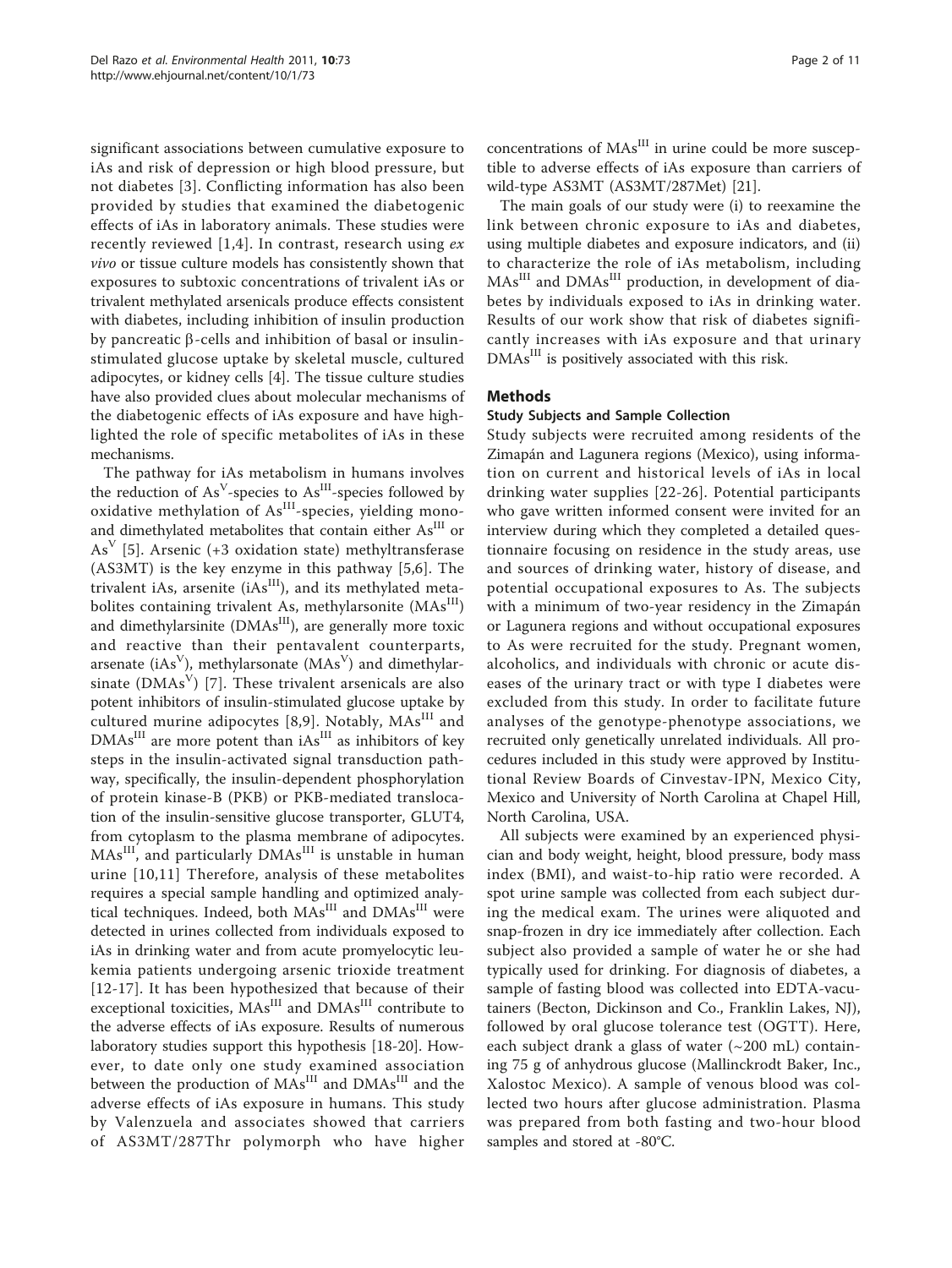#### Analyses of As in Urine and Drinking Water

Only six samples of urine were collected in one day to facilitate quantitative analysis of the unstable MAs<sup>III</sup> and DMAsIII. Samples collected in Zimapán were packed in dry ice and transported by car to Cinvestav-IPN in Mexico City (a two-three hour drive from Zimapán). In the Lagunera region, urines were collected in Universidad Juárez del Estado de Durango (UJED) and analyzed in a local laboratory. The analysis of trivalent arsenicals, including MAs<sup>III</sup> and DMAs<sup>III</sup>, was completed within 6 hours after collection. Our tests show that on average only about 9% of DMAs<sup>III</sup> in urine oxidizes under these conditions (Figure [1\)](#page-3-0). Pentavalent arsenicals were analyzed later in aliquots of urine that were stored at -80°C. The metabolites of iAs in urines were analyzed by hydride generation (HG)-atomic absorption spectrometry (AAS) with cryotrapping (CT). This method has been optimized to detect all tri- and pentavalent metabolites of iAs except dimethylthioarsinic acid [[27](#page-9-0),[28\]](#page-9-0). Laboratory in Cinvestav-IPN used a traditional HG-CT-AAS system with a conventional quartz tube atomizer [[28\]](#page-9-0); a more advanced HG-CT-AAS system equipped with multiatomizer was used in UJED. Calibration curves (0.5, 1, 2, 3, and 4 ng As/mL) were prepared using tri- and pentavalent As standards as previously described [\[28\]](#page-9-0). The Urine Arsenic reference materials (Laboratoire de Toxicologie, INSPQ, Québec, Canada) that contain 25.1 (S0907), 67.0 (S0902), and 202.5 ng As/mL (S0906) were used for quality control. The concentrations of As species in urine were expressed as ng As/mL or as μg As/mg creatinine. The concentrations of creatinine were measured by Jaffe reaction (Randox Laboratories Ltd., San Diego, CA). To control for possible differences in precision between the two analytical laboratories, a set of eighteen urines collected in Zimapán and analyzed in Cinvestav-IPN were re-analyzed in UJED. A nearly perfect correlation ( $R = 0.997$ ,  $p < 0.01$ ) was found for the 2 sets of results, specifically for the sums of As species detected in the urines (Figure [2](#page-4-0)).

The concentrations of iAs in drinking water and concentrations of total As (tAs) in urines were determined by HG-atomic fluorescence spectrometry (HG-AFS) as previously described [[27,29](#page-9-0)]. The Trace Elements in Water standard reference material (SRM 1643e, National Institute of Standards and Technology, Gaithersburg, MD) containing  $60.4 \pm 0.7$  ng As/mL was used for quality control. The concentration of iAs in water were expressed as ng As/mL or ppb; tAs concentration in urine were expressed as ng As/mL or as μg As/mg creatinine.

#### Analyses in Blood and Plasma

1. Glucose concentrations were determined in the fasting and 2-hour blood by HemoCue Glucose 201RT glucometer (HemoCue, Lake Forest, CA) that reports results in plasma glucose equivalents.

2. Concentration of glycated hemoglobin HbA1c was measured in fasting blood, using a GDX A1c test cartridges (Cholestech Corp., Hayward, CA).

3. Insulin concentration was determined in fasting blood plasma using the Human Insulin ELISA Kit (Linco Research, Inc., St. Charles, MO).

## Evaluation of iAs Exposure and Metabolism

The following indicators were used to estimate individual exposure to iAs in drinking water:

1. The concentration of iAs in drinking water samples provided by study subjects.

2. The concentration of tAs in spot urines collected during medical exams.

3. Cumulative exposure estimated from measurements of current and historical concentrations of iAs in drinking water supplies in Zimapán and Lagunera and information from the questionnaires about each subject's length of residence in these areas [\[22,25](#page-9-0),[26\]](#page-9-0). The measurements of iAs concentration were used to estimate the average annual exposure at each location in the study area during the years 1993 to 2008. When a location had no measurements in a given year, the concentration of iAs was assumed to have remained constant since the last year for which data was available. Cumulative exposure in ppm.years was estimated for each subject by summing the annual exposures over the years during which the subject had lived in the study area. Cumulative exposure could not be estimated for the period before 1993 because only scattered measurements for a few locations were available from 1978 to 1992 and no data were available for 1977 and before. Estimates of cumulative exposures were therefore generated for the 1993-2008 period and, to examine temporal effects, for the 5-year segments 1993-1997, 1998-2002 and 2003-2007.

The metabolic patterns for iAs were characterized by the concentration or relative amount (% of tAs) of each of the tri- and pentavalent metabolites of iAs in urine and by the ratios of DMAs/MAs, MAs/iAs, and (DMAs  $+MAs$ /iAs.

#### Classification of Diabetes Status

Diabetic individuals were identified by fasting blood glucose level (FBG)  $\geq$ 126 mg/dL, by the two-hour blood glucose level (2HBG)  $\geq$ 200 mg/dL determined by OGTT, and by self-reported doctor diagnosis of diabetes or use of anti-diabetic medication as indicated in the questionnaires. Individuals who reported previous diagnoses of diabetes or taking diabetes medication were not administered OGTT. Classification by 2HBG and FBG gave nearly identical results, so in the text we report results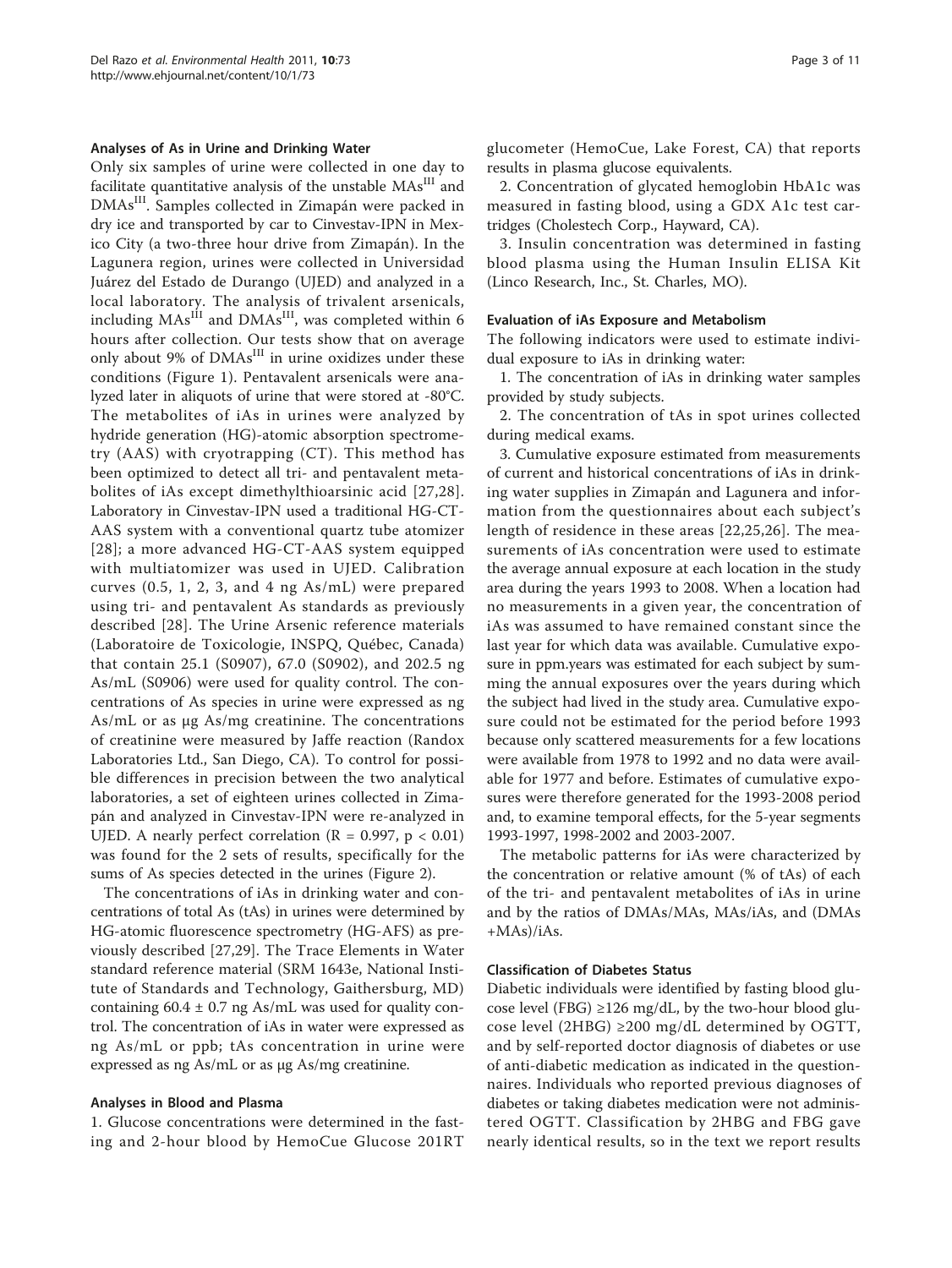<span id="page-3-0"></span>

shown for  $n = 3$ .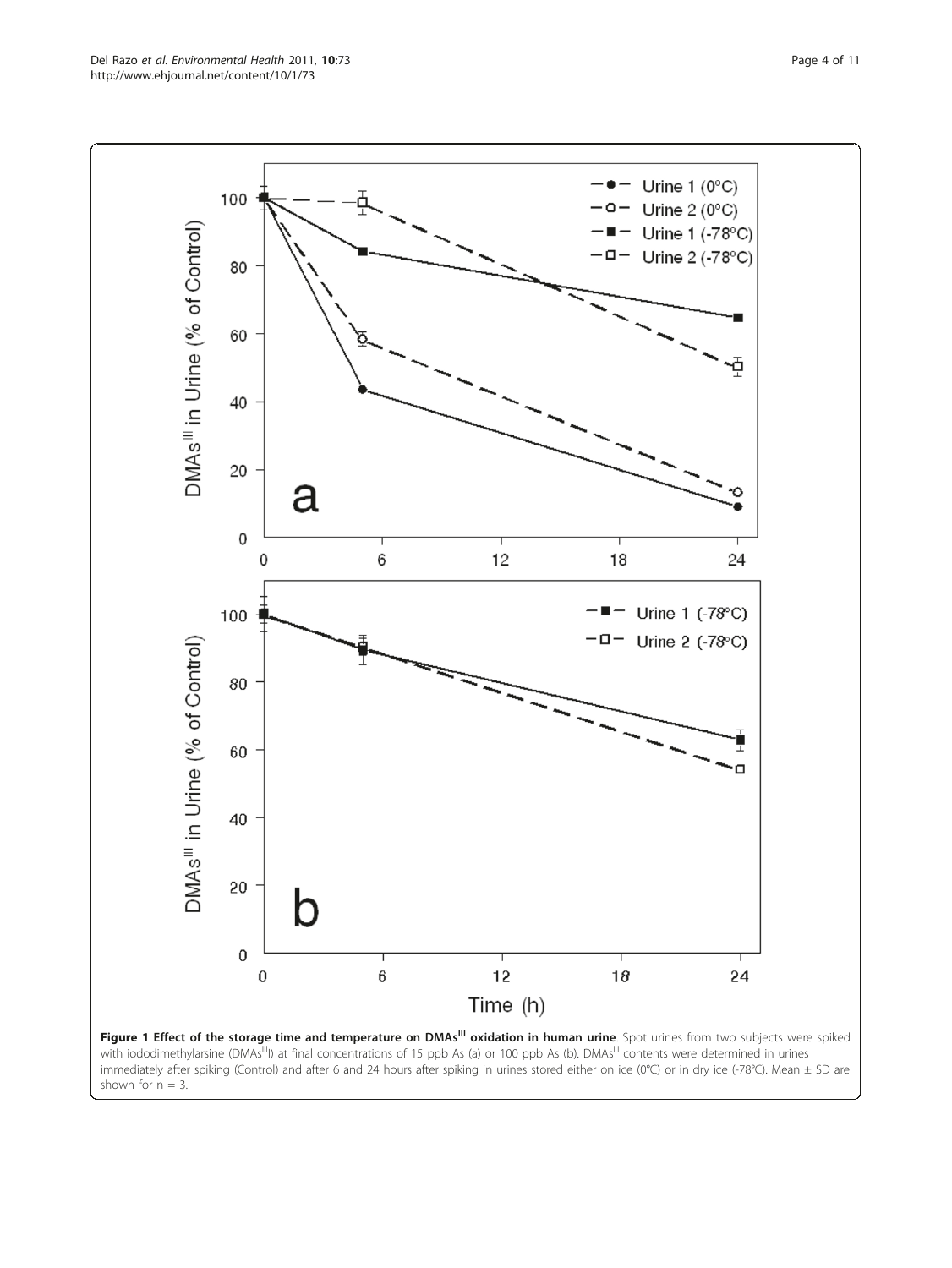<span id="page-4-0"></span>

for both indicators combined. Results for separate analyses based on FBG and 2HBG are given in Additional Material. Fasting plasma insulin (FPI) and homeostasis model assessment - insulin resistance (HOMA-IR = FPI  $[\mu U/mL] \times FBG$  [mmol/L]/22.5) were used to characterize insulin production and insulin resistance.

### Statistical Analysis

Standard descriptive analyses were carried out using means and standard deviations for continuous variables and frequencies for categorical variables. The distributions of continuous variables were examined graphically using histograms and normal probability plots. Measurements of iAs in water and most biological indicators, including iAs and its metabolites in urine were approximately log-normally distributed and for these we report the geometric mean and standard deviation. Measured values of MAs<sup>III</sup> and DMAs<sup>III</sup> that were below the limit of detection (LOD) were replaced with  $LOD/2^{1/2}$  for statistical analysis. The LOD for both metabolites was 0.1 ng/mL As. Associations of diabetes status with iAs and urinary metabolites of iAs were examined using logistic regression to estimate odds ratios (ORs) and 95% confidence intervals (CIs). iAs concentration in drinking water and concentrations of tAs and iAs metabolites in urine were examined both as continuous variables and in categorical form. To control for potential confounding, year of age, sex, hypertension (systolic blood pressure ≥140, diastolic blood pressure ≥90 or reported use of anti-hypertensive drugs) and obesity (BMI > 30) were included as covariates. Although the effects of adjustment were negligible (< 10% change in the OR), all covariates were retained in the models because of their known association with diabetes. Associations of continuous variables for 2HBG, FBG, FPI, and HOMA-IR with measures of tAs and iAs metabolites were analyzed by linear regression, with log-transformation of tAs in water and of tAs and iAs metabolites in urine. Age, sex, hypertension and obesity, classified as described above, were included as covariates in these models. The assumption of linear exposure-response was assessed graphically and by fitting alternative models with flexible spline functions and was found to be adequate. Because of the different concentration ranges of urinary metabolites, we report ORs, regression coefficients, and CIs for those indicators for a one interquartile range (IQR) increment of exposure to facilitate comparison. Analyses of urinary metabolites of iAs were conducted both with and without urinary creatinine concentration as a covariate to assess possible effects of variation in urine volume. Statistical adjustment for creatinine concentrations changed the numerical values of some regression coefficients, but the interpretation and statistical significance of the findings remained the same. Statistical analyses reported here were performed in Stata/MP version 11.2 for Mac OS  $\times$  (StataCorp, College Station, TX).

# Results

# Characteristics of the Study Population and Exposure to iAs

We recruited a total of 258 subjects, including 147 Zimapán and 111 Lagunera residents, both females (109 and 65, respectively) and males, five years old or older. Seventythree subjects were 18 years old or younger. Sixty subjects were fifty years old or older. One hundred and nine subjects reported using only tap (municipal) water or water from private wells for both drinking and cooking. Twenty subjects drank both tap and bottled water, but used only tap water for cooking. Twenty subjects drank only bottled water, but used the tap or well water for cooking. Ninety one subjects, mostly from Zimapán, used only bottled water for both drinking and cooking. One subject used only water from a local spring. Basic characteristics of the study population are provided in Table [1.](#page-5-0)

The concentrations of iAs in samples of drinking water ranged from 3 to 215 ppb (ng As/mL) (Table [2\)](#page-5-0). The concentrations of tAs in urine ranged from 2 to 234 ng As/mL (5 to 1,512 ng As/mg creatinine). The levels of tAs determined in the chemically digested urines correlated strongly with the sum of tri- and pentavalent metabolites of iAs determined by HG-CT-AAS ( $R = 0.98$ ;  $p < 0.01$ ). Sum of iAs metabolites in urine represented  $95.2 \pm 12.2\%$  (mean  $\pm$ SD) of tAs. These data suggest that iAs metabolites accounted for most of As in urines and that urines did not contain significant amounts of thioarsenicals or complex organic As species that cannot be detected by HG-CT-AAS. We found a statistically significant correlation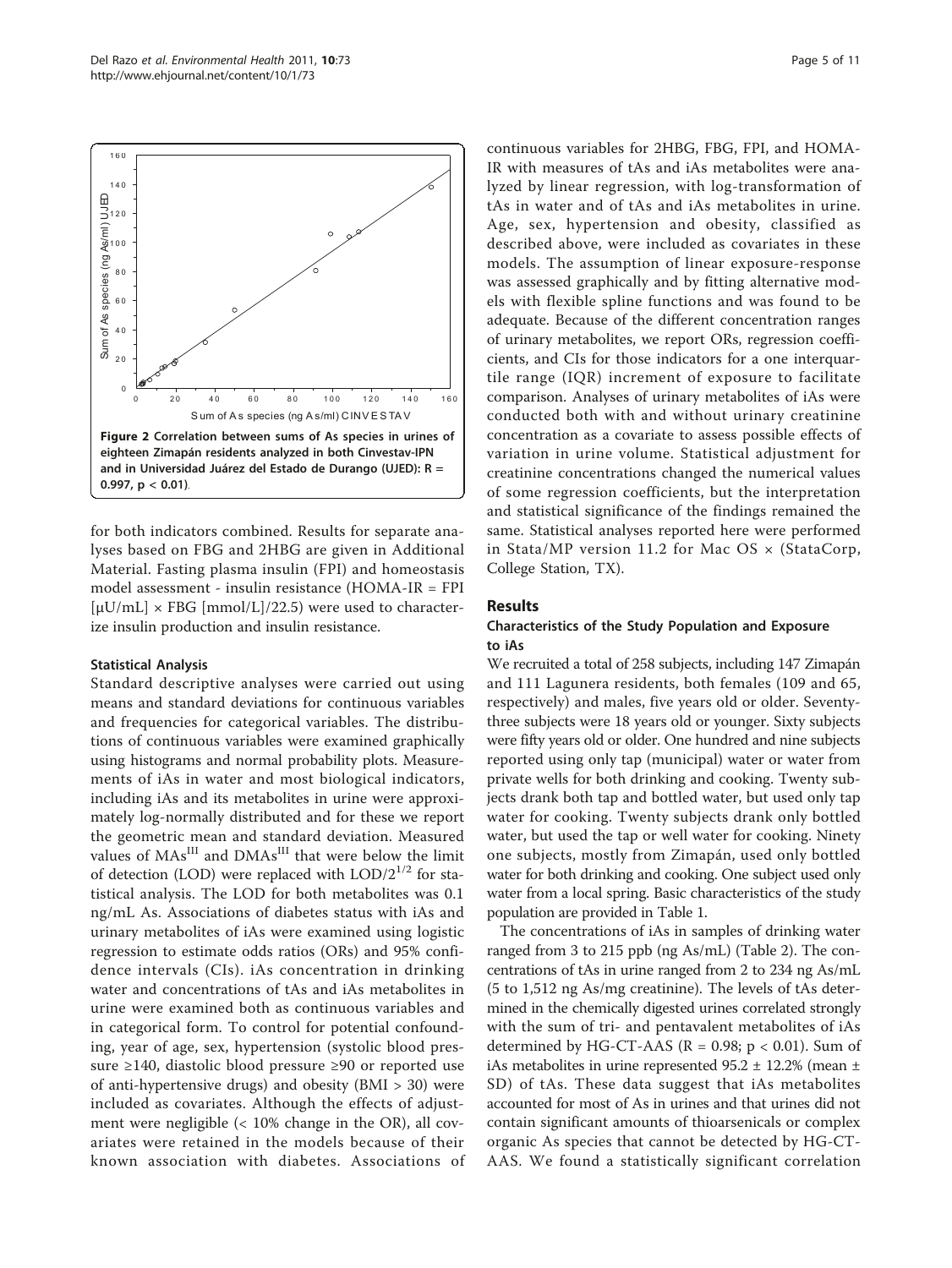<span id="page-5-0"></span>Table 1 Descriptive characteristics of the study population

|                                              | <b>Diabetic</b> |           | Non-diabetic |           |  |
|----------------------------------------------|-----------------|-----------|--------------|-----------|--|
|                                              | Mean<br>(N)     | SD<br>(%) | Mean<br>(N)  | SD<br>(%) |  |
| Population (N, %)                            | (25)            | (9.7)     | (233)        | (90.3)    |  |
| Female (N, %)                                | (19)            | (76.0)    | (155)        | (66.5)    |  |
| Age (years)                                  | 50.4            | 13.1      | 32.3         | 18.0      |  |
| iAs concentration in drinking water<br>(ppb) | 77.3            | 61.8      | 39.2         | 44.9      |  |
| Water consumption (L/day)                    | 2.1             | 1.0       | 1.9          | 0.9       |  |
| Bottled water for drinking (N, %)            | (12)            | (48.0)    | (132)        | (56.7)    |  |
| $BM > 30$ (N, %)                             | (11)            | (44.0)    | (77)         | (33.1)    |  |
| Hypertensive (N, %)                          | (9)             | (36.0)    | (88)         | (37.8)    |  |
| FBG (mg/dL)                                  | 177.4           | 77.5      | 83.8         | 16.0      |  |
| 2HBG (mg/dL)                                 | 258.4           | 130.0     | 97.3         | 27.4      |  |
| $HbA1c$ $(\%)$                               | 9.0             | 2.6       | 6.1          | 0.6       |  |
| <b>FPI</b>                                   | 7.8             | 6.4       | 9.0          | 6.3       |  |
| <b>HOMA-IR</b>                               | 3.1             | 2.3       | 1.8          | 1.3       |  |

between the levels of iAs in drinking water and tAs in urine ( $R = 0.27$ ;  $p < 0.01$ ) (Additional file [1](#page-8-0)). This correlation was stronger for the logarithmically transformed levels of iAs and tAs, both before and after normalization for

Table 2 Descriptive statistics for exposure to iAs in drinking water and iAs metabolites in urine

| <b>Exposure to iAs in Water</b>                           | N <sup>a</sup> | Range |                 |    | AM GM | GSD |  |
|-----------------------------------------------------------|----------------|-------|-----------------|----|-------|-----|--|
| iAs, current concentration (ppb)                          | 258.           | - 3.1 | 215.2 42.9 24.4 |    |       | 29  |  |
| iAs, cumulative exposure 1993-2008<br>(ppm.years)         | 255            | -0.0  | 6.73            | 18 | 13    | フ3  |  |
| iAs, cumulative exposure 1993-1997 255 0.0<br>(ppm.years) |                |       | 5.8             | 07 | 05    | 28  |  |
| iAs, cumulative exposure 1998-2002 255 0.0<br>(ppm.years) |                |       | 4.5             | 06 | 05    | フ3  |  |
| iAs, cumulative exposure 2002-2007 255<br>(ppm.years)     |                | 0.0   | 1.2             | 05 | 04    | -21 |  |

| tAs                            |     |             | 256 2.3 233.7 41.2 24.7 2.8 |     |        |     |
|--------------------------------|-----|-------------|-----------------------------|-----|--------|-----|
| $\overline{iAs}$               | 257 | $\bigcap$ 1 | 37.2 4.2 2.1                |     |        | 3.4 |
| MAs                            | 257 |             | ND 2.4                      | 0.4 | 0.1    | 2.3 |
| DMAs <sup>III</sup>            | 257 |             | ND 64.8 4.7                 |     | 0.9    | 3.2 |
| iAs <sup>V</sup>               | 257 | - ND        | 32.9 1.4                    |     | 1.5    | 4.7 |
| $\overline{\text{MAS}^{\vee}}$ | 257 |             | $0.1$ 36.2 5.0              |     | $-1.1$ | 1.1 |
| DMAs <sup>V</sup>              | 257 |             | $0.1$ 162.6 22.5 2.4        |     |        | 1.3 |
| DMAs/MAs ratio                 |     |             | 257 0.4 26.4 5.6 4.8        |     |        | 1.7 |
| MAs/iAs ratio                  | 257 | 0.0         | 5.1                         | 1.3 | 11     | 2.0 |
|                                |     |             |                             |     |        |     |

Abbreviations: AM, arithmetic mean; GM, geometric mean; GSD, geometric standard deviation; ND, not detected.

<sup>a</sup> All 258 subjects provided sample of drinking water for iAs analysis; urine samples were collected from 257 subjects and analyzed for As species; only 256 urine samples were analyzed for tAs; cumulative exposure was calculated for 255 subjects.

creatinine:  $R = 0.42$  ( $p < 0.01$ ) and  $R = 0.36$  ( $p < 0.01$ ), respectively (Figure 3).

### Urinary Metabolites of iAs

Most of the urine samples contained both tri- and pentavalent metabolites of iAs, including iAs<sup>III</sup>, iAs<sup>V</sup>, MAs<sup>III</sup>,  $MAs<sup>V</sup>, DMAs<sup>III</sup>, and DMAs<sup>V</sup> (Table 2). TMAsO was not$ detected. MAs<sup>III</sup> was detected in 67% of urines collected in Zimapán and 100% of urines collected in Lagunera; DMAs<sup>III</sup> was detected in 75% and 100% of urines collected in Zimapán and Lagunera, respectively. In these urines, MAs<sup>III</sup> represented 0.1% to 18% (median 0.9%) and  $\text{DMAs}^{\text{III}}$  0.2% to 81% (median 8.6%) of tAs. We found no statistically significant associations between the concentration or percentage of  $DMAs<sup>III</sup>$  or  $MAs<sup>III</sup>$  in urine and either age or gender of the study subjects. However, the young  $(\leq 18$ -year old) subjects had a lower average DMAs/MAs ratio (4.7) than either subjects older than 18 years (5.9,  $p < 0.01$ ) or subjects older than 50 years (6.1,  $p < 0.01$ ). We also found statistically significant positive correlations ( $p < 0.01$ ) between DMAs/MAs ratio and iAs exposure represented by either iAs concentration in drinking water or tAs concentration in urine. In contrast, the MAs/iAs ratio was negatively associated with iAs concentration in drinking water ( $R = -0.19$ ,  $p <$ 0.01) and tAs concentration in urine ( $R = -0.22$ ,  $p < 0.01$ ).

# Associations of Diabetes with iAs Exposure and Metabolism

Distribution of FBG, 2HBG, and HbA1c values among study subjects is shown in Table 1. As expected, we found strong positive correlations ( $R \ge 0.78$ ;  $p < 0.01$ ) between these three diabetes indicators. All subjects with FBG ≥126 mg/dL or 2HBG ≥200 mg/dL were thirty years old or older. Similarly, abnormally high



concentrations of iAs in drinking water and tAs in urines collected from subjects in Zimapán and Lagunera: ● tAs in ng/ mL (full line);  $\circ$  tAs in  $\mu$ g/mg of creatinine (dashed line).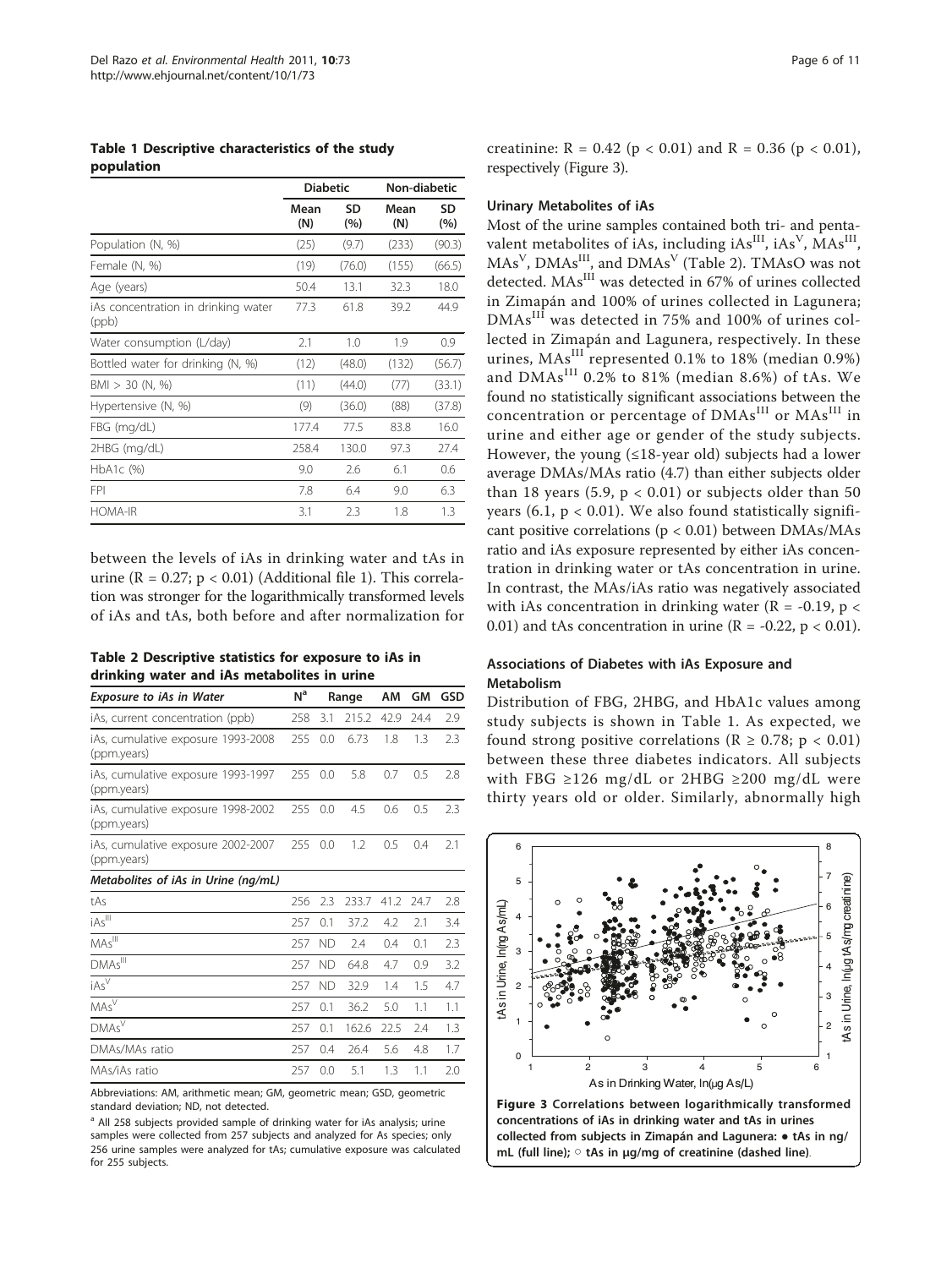HbA1c levels (> 7%) were found almost exclusively in subjects thirty five years old or older. Diabetes classified by the combination of FBG, 2HBG and reported diagnosis or medication was positively associated with the concentration of iAs in drinking water (Table 3 and Additional files [2](#page-8-0) and [3\)](#page-8-0), with the OR increasing 13% per 10 ppb of iAs (95% CI 1.05-1.22, p < 0.01) for the combined classification (OR 1.15, 95% CI 1.06-1.24,  $p <$ 0.01 for classification by FBG, OR 1.14, 95% CI 1.06- 1.24, p < 0.01 for classification by 2HBG). Diabetes was positively associated with cumulative exposure to iAs during most recent five-year window but the OR was imprecise, and there was no association with overall cumulative exposure in the 1993-2008 period or with exposure in earlier five-year windows (Table 3).

Diabetes was not notably associated with tAs or with most of the metabolites of iAs in urine (Table 3). However, a marginally significant association (OR 1.24, 95% CI 1.00-1.55,  $p = 0.05$ ) was found with the urinary concentration of DMAs<sup>III</sup>. The association of diabetes with urinary DMAs<sup>III</sup> was statistically significant ( $p = 0.04$ ) when diabetes was classified only by 2HBG≥200 and reported diagnosis or medication, but and on the borderline of significance ( $p = 0.05$ ) when FBG≥126 mg/dL was used (Additional file [4\)](#page-8-0). The OR for diabetes increased slightly after controlling for creatinine (OR

Table 3 Association of diabetes $a$  with exposure to iAs in drinking water and iAs metabolites in urine, adjusted for age, sex, obesity and hypertension

| <b>Exposure to iAs in Water</b>     | OR <sup>b</sup> | 95% CI |       | p <sup>c</sup> |  |
|-------------------------------------|-----------------|--------|-------|----------------|--|
| iAs, current concentration          | 1.13            | 1.05   | 1.22  | < 0.01         |  |
| iAs, cumulative exposure 1993-2008  | 1.03            | 0.77   | 1.39  | 0.83           |  |
| iAs, cumulative exposure, 2003-2007 | 3.57            | 0.90   | 14.19 | 0.07           |  |
| iAs, cumulative exposure, 1998-2002 | 0.98            | 0.41   | 2.37  | 0.97           |  |
| iAs, cumulative exposure, 1993-1997 | 0.88            | 0.52   | 1.48  | 0.61           |  |
| <b>Metabolites of iAs in Urine</b>  |                 |        |       |                |  |
| tAs                                 | 1.12            | 0.78   | 1.62  | 0.54           |  |
| $iAs$ <sup>III</sup>                | 0.94            | 0.61   | 1.46  | 0.79           |  |
| $MAs$ <sup>III</sup>                | 1.24            | 0.60   | 2.54  | 0.35           |  |
| DMAs <sup>III</sup>                 | 1.24            | 1.00   | 1.55  | 0.05           |  |
| iAs <sup>V</sup>                    | 1.06            | 0.94   | 1.18  | 0.35           |  |
| MAs <sup>V</sup>                    | 0.92            | 0.58   | 1.43  | 0.70           |  |
| DMAs <sup>V</sup>                   | 0.97            | 0.66   | 1.46  | 0.87           |  |
| DMAs/MAs ratio                      | 1.38            | 0.90   | 2.13  | 0.13           |  |
| MAs/iAs ratio                       | 1.02            | 0.92   | 1.13  | 0.72           |  |

Abbreviations: OR, odds ratio; CI, confidence interval.

<sup>a</sup> Diabetes classified by either fasting blood glucose ≥126 mg/dL, 2-hour blood glucose ≥200 mg/dL, self-report of doctor diagnosis or use of antidiabetic medication.

<sup>b</sup> Units of OR and CI are 10 ppb for iAs concentration and ppm.years for cumulative iAs exposure. ORs for iAs metabolites are standardized to an increment of one inter-quartile range

 $c$  p-value for comparison of cases to individuals free of diabetes.

1.37 per IQR 95% CI 1.10-1.72, p = 0.01, data not shown).

HbA1c level in blood was positively associated with iAs in drinking water ( $p = 0.03$ ) but unrelated to iAs or its metabolites in urine (Table [4\)](#page-7-0). FPI and HOMA-IR, which characterize insulin production and resistance, respectively, were negatively associated with the levels of iAs in drinking water ( $p < 0.01$ ) and with the concentrations of tAs, iAs<sup>III</sup> and DMAs<sup>III</sup> in urine ( $p \le 0.01$ ) (Table [4](#page-7-0)). FPI was also negatively associated with urinary  $\mathrm{MAs}^{\mathrm{III}}$  (p = 0.02).

# **Discussion**

The arsenicosis-endemic areas of Zimapán and Lagunera were chosen for this study because tens of thousands of local residents are currently exposed to a wide range of iAs concentrations in drinking water and because relatively detailed information exists about historical levels of iAs in the local drinking water supplies. Unlike most previous studies, we used multiple biomarkers to classify diabetes and to characterize exposure to iAs. In spite of a relatively small number of subjects recruited for this study we were able to show that the exposure to iAs was positively associated with all three diabetes indicators. Our findings contradict results of a recent study that found no significant association of iAs exposure with diabetes in another arsenicosis area located in Bangladesh [\[30\]](#page-9-0). This study used only glycated hemoglobin (HbA1c) and glucosuria to classify diabetic individuals. Although the HbA1c level in blood is now an accepted measure for diagnosis of diabetes in the US, it is unclear whether it was also validated for the Bangladeshi population. Glucosuria is not a reliable indicator of diabetes [\[31](#page-9-0)]. Thus, using the validated diabetes indicators may be essential for linking iAs exposure to risk of diabetes. Notably, our data on the negative associations between iAs exposure and FPI and HOMA-IR suggest that the mechanisms of iAs-induced diabetes differ from those underlying type-2 diabetes, which is typically characterized by insulin resistance (i.e., increased HOMA-IR) and hyperinsulinemia [\[32\]](#page-9-0).

In our study, FPG and 2HBG were significantly associated with iAs concentration in drinking water, but not with tAs or sum of iAs metabolites in urine. Samples of water provided for iAs analysis represented the types and sources of drinking water that were used by study subjects on a daily basis for an extensive period of time. Thus, it is plausible that iAs concentrations in these samples are more representative of the current exposures to iAs than are tAs levels in spot urines, which could be affected by changes in drinking water sources or consumption during days or even hours before urine collection. Our results show that diabetes was not associated with cumulative exposure to iAs over the last fifteen years. Historical records show that levels of iAs in drinking water supplies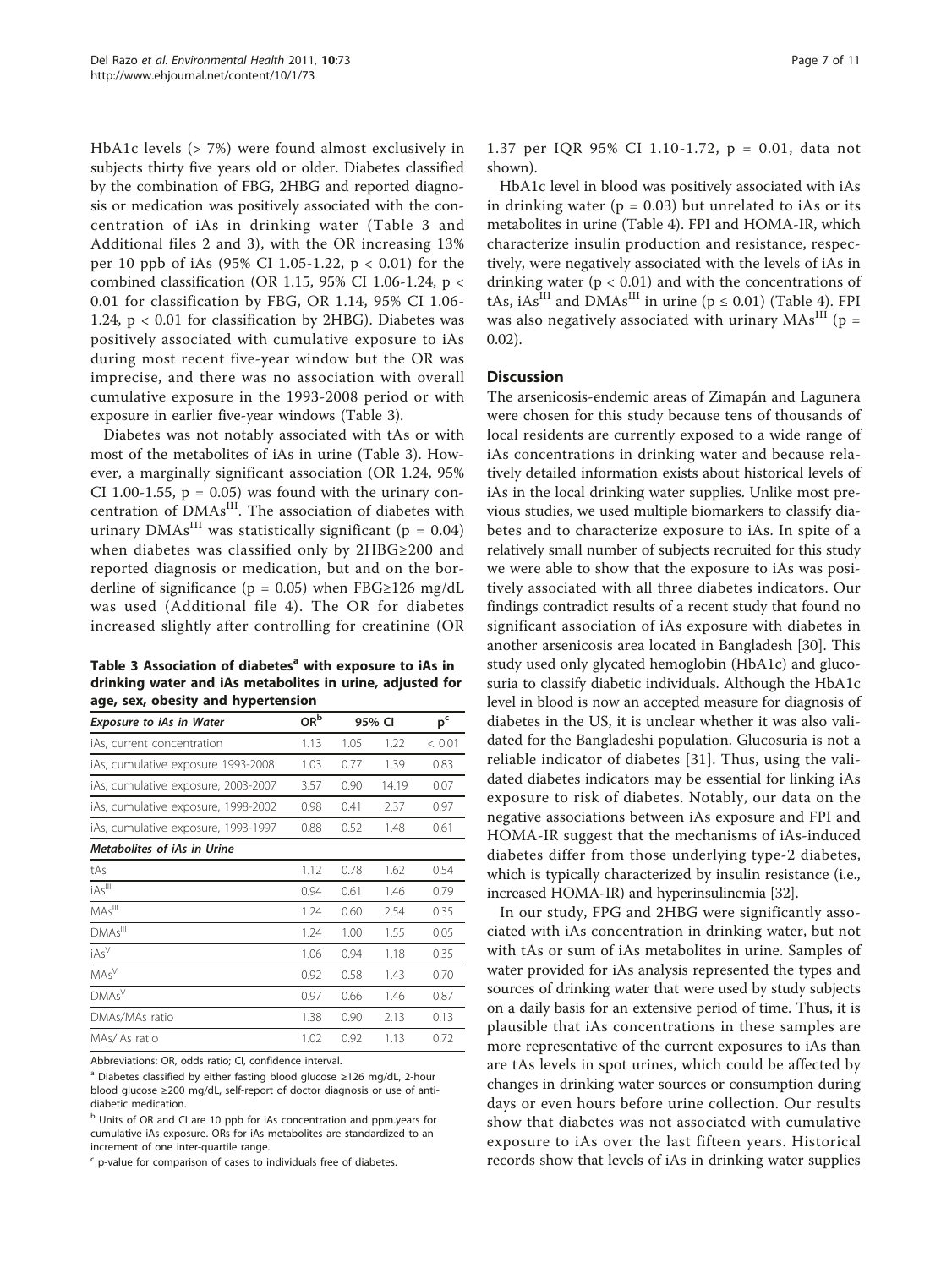<span id="page-7-0"></span>Table 4 Association of log-transformed HbA1c, FPI and HOMA-IR with log-transformed concentrations of iAs in drinking water and of iAs metabolites in urine, adjusted for age, sex, obesity and hypertension

|                             |                      | HbA1c    |       |       | <b>FPI</b> |          |          |        | <b>HOMA-IR</b> |          |          |        |
|-----------------------------|----------------------|----------|-------|-------|------------|----------|----------|--------|----------------|----------|----------|--------|
|                             | $\beta$ <sup>a</sup> | 95% CI   |       | $p^b$ | $\beta^a$  | 95% CI   |          | $p^b$  | $\beta^a$      | 95% CI   |          | $p^b$  |
| Water iAs                   | 0.193                | 0.018    | 0.369 | 0.03  | $-2.084$   | $-2.720$ | $-1.448$ | < 0.01 | $-1.641$       | $-2.358$ | $-0.924$ | < 0.01 |
| Urinary tAs                 | 0.164                | $-0.570$ | 0.898 | 0.66  | $-5.313$   | $-8.068$ | $-2.559$ | < 0.01 | $-4.538$       | $-7.514$ | $-1.562$ | < 0.01 |
| Urinary iAs <sup>III</sup>  | $-0.003$             | $-0.075$ | 0.069 | 0.94  | $-0.534$   | $-0.803$ | $-0.266$ | < 0.01 | $-0.409$       | $-0.698$ | $-0.121$ | < 0.01 |
| Urinary MAs <sup>III</sup>  | 0.003                | $-0.031$ | 0.078 | 0.39  | $-0.037$   | $-0.608$ | $-0.007$ | 0.02   | $-0.020$       | $-0.053$ | 0.013    | 0.25   |
| Urinary DMAs <sup>III</sup> | 0.023                | $-0.031$ | 0.078 | 0.40  | $-0.404$   | $-0.608$ | $-0.199$ | < 0.01 | $-0.301$       | $-0.523$ | $-0.078$ | < 0.01 |
| Urinary iAs <sup>V</sup>    | 0.008                | $-0.005$ | 0.021 | 0.23  | $-0.028$   | $-0.079$ | 0.023    | 0.29   | $-0.041$       | $-0.096$ | 0.014    | 0.14   |
| Urinary MAs <sup>V</sup>    | 0.007                | $-0.086$ | 0.100 | 0.88  | $-0.421$   | $-0.777$ | $-0.065$ | 0.02   | $-0.292$       | $-0.670$ | 0.087    | 0.13   |
| Urinary DMAs <sup>V</sup>   | 0.085                | $-0.281$ | 0.452 | 0.65  | $-1.282$   | $-2.689$ | 0.125    | 0.07   | $-0.884$       | $-2.382$ | 0.615    | 0.25   |
| Urinary DMAs/MAs ratio      | 0.074                | $-0.043$ | 0.192 | 0.22  | $-0.403$   | $-0.856$ | 0.050    | 0.08   | $-0.372$       | $-0.859$ | 0.114    | 0.13   |
| Urinary<br>MAs/iAs ratio    | 0.007                | $-0.016$ | 0.030 | 0.56  | 0.092      | 0.003    | 0.182    | 0.04   | 0.123          | 0.030    | 0.216    | 0.01   |

Abbreviations: HbA1c, glycated hemoglobin; FPI, fasting plasma insulin; HOMA-IR, homeostasis model assessment - insulin resistance;  $\beta$ , regression coefficient; CI, confidence interval.

<sup>a</sup> Units of  $\beta$  and CI are 10 ppb for iAs concentration. Coefficients for metabolites are standardized to an increment of one inter-quartile range.

 $<sup>b</sup>$  p-value for test of  $\beta = 0$ .</sup>

in both Zimapán and Lagunera areas have changed in recent years as a result of interventions by local governments. These changes may explain the low correlation between estimated cumulative exposure and the current concentrations of iAs in drinking water. In addition, the use of bottled water for drinking and cooking has become common, particularly in Zimapán, which historically had the higher levels of iAs in the municipal water supplies.

Previous epidemiologic studies used MAs/iAs and DMAs/MAs ratios in urine to evaluate the efficiency of iAs methylation and detoxification by subjects exposed to environmental iAs. Some of these studies reported a negative association between iAs exposure and the DMAs/MAs ratio or %DMA in urine, suggesting saturation or inhibition of the methylation pathway for iAs at high exposure levels [[33\]](#page-10-0). Other reports have linked low DMAs/MAs ratio (or high MAs/DMAs ratio) and high %MAs (or low %DMAs) to an increased susceptibility to diseases associated with iAs exposure, including skin lesions [[34-36\]](#page-10-0). However, our data suggest that with increasing iAs exposure the efficiency of iAs methylation increases as indicated by higher DMAs/MAs and lower MAs/iAs ratios in urine.

An important goal of the present study was to examine associations between the prevalence of diabetes and urinary concentrations of  $MAs<sup>III</sup>$  and  $DMAs<sup>III</sup>$ . All urine samples collected in Lagunera and analyzed in UJED by the advanced HG-CT-AAS system contained both MAs<sup>III</sup> and DMAs<sup>III</sup>. The failure to detect DMAs<sup>III</sup> and, particularly MAs<sup>III</sup> in a large number of urines from Zimapán was likely due to a lower sensitivity of the conventional HG-CT-AAS system used in Cinvestav-IPN. Notably, DMAs<sup>III</sup> in urine was associated positively with FBG and 2HBG but negatively with FPI. These results suggest that individuals with high concentrations of DMAs<sup>III</sup> in urine are at increased risk of developing diabetes. DMAs<sup>III</sup> is a potent inhibitor of insulin-stimulated glucose uptake by adipocytes [[8\]](#page-9-0).  $DMAs<sup>III</sup>$  also inhibits glucose-stimulated insulin secretion by isolated murine pancreatic islets (Styblo and Douillet, unpublished data). Thus, the mechanism of the diabetogenic effects of iAs exposure may involve inhibition by  $DMAs$ <sup>III</sup> of insulin-dependent glucose uptake and metabolism in peripheral tissues and/or inhibition by DMAs<sup>III</sup> of insulin production by pancreatic  $\beta$ -cells. Taken together these two mechanisms would produce fasting hyperglycemia and impaired glucose tolerance, as well as decreased FPI and HOMA-IR values, i.e., symptoms that are consistent with results of our study.

While this study had notable strengths, the interpretation of the results may be affected by several limitations. The study population was predominantly female because men in the area often emigrate to work. Although we adjusted for sex in the analysis, the ability to extend the findings to populations with a more balanced sex ratio may be limited to the extent that women and men may differ in susceptibility to As-related disease. As noted above, iAs exposures in the study area have changed in recent years as a result of modifications to municipal water systems and the use of bottled water. The negative correlation between current and cumulative exposures suggests that areas with historically high iAs levels were targeted for interventions to reduce exposure. Our data (not shown) suggest that individuals who had been told by a doctor that they had diabetes were not more likely to use bottled water, however. The recent changes in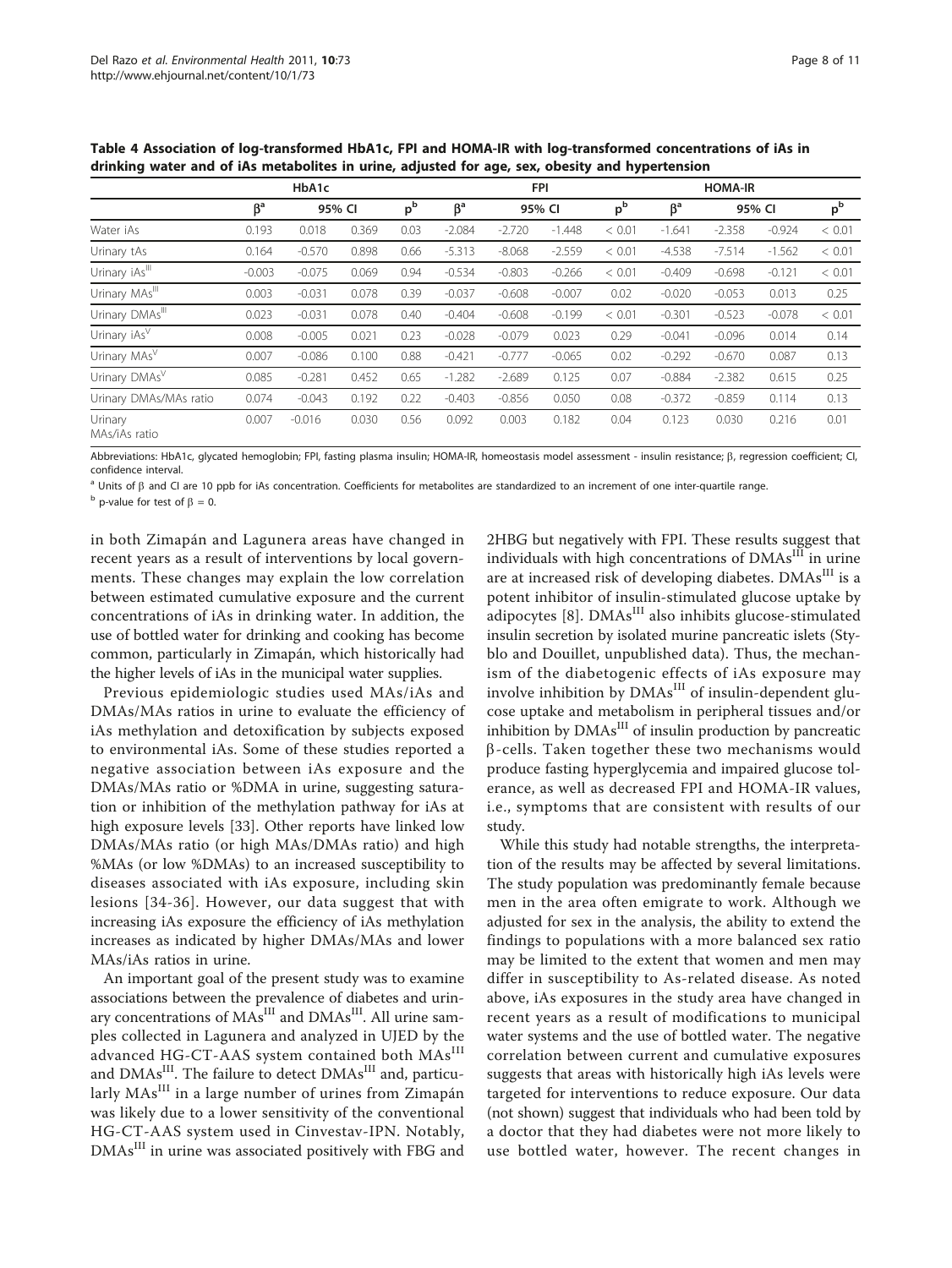<span id="page-8-0"></span>exposure add to the challenges of determining whether measurements in drinking water versus urine or current versus cumulative exposure are the best measure of biologically-relevant exposure to iAs. Although we were able to estimate exposure from 1993 onward, 64% of the subjects had lived in the study area before 1993 and had longer exposure histories than we could estimate. The sparse environmental data from the 1980s suggest that iAs levels in municipal water supplies may have been higher in that era than in later years. No measurements were available for years before 1978, but it is possible that iAs exposures were lower before the construction of municipal water systems served by deep wells began in the 1960s. In summary, there are plausible mechanisms for errors resulting in both under- and over-estimation of cumulative iAs exposure, but the magnitude and direction of bias in exposure-disease associations as a result of any such errors cannot be assessed without additional data.

The American Diabetes Association has recommended that FPG, OGTT or HbA1c be used to test for diabetes or to assess risk of future diabetes in asymptomatic patients [\[37\]](#page-10-0). However, there is a potential for misclassification of diabetes status due to error in the field methods we used to measure these indicators. Any such error is likely to be random with respect to arsenic exposure, and so most likely to attenuate associations between diabetes status and exposure. We also lacked reliable indicators of social class and were consequently unable to adjust for it in the analysis. Both Zimapan and Lagunera are rural, low income areas of Mexico. Recent data suggest that type-2 diabetes is less prevalent among Mexican residents with low socioeconomic status [[38](#page-10-0)]. Nevertheless, the potential magnitude of confounding by social class is difficult to assess, because of the limited information about the extent to which it is a risk factor for diabetes in rural Mexican populations.

Finally, the cross-sectional design has well known limitations. In the present study, these relate primarily to the inability to measure the changes in exposure discussed above. Because we did not know when the onset of diabetes occurred, cumulative exposures may also have been overestimated for subjects who had the disease for a number of years. Such overestimation would tend to understate the association of exposure with disease. Cross-sectional studies can be susceptible to selection bias if exposed individuals withdraw from the population because of exposure or its early effects. However, exposure to iAs in drinking water was not recognized as a health concern until recently, so it is unlikely to have prompted more highly exposed individuals to move out of the study area. In addition, individuals with prevalent and new-onset diabetes may differ in the way they metabolize arsenic.

### Conclusions

Our research links exposure to iAs in drinking water to an increased risk of developing diabetes which is characterized by fasting hyperglycemia and impaired glucose tolerance. However, unlike typical type-2 diabetes, iAsrelated diabetes was not associated in this study with increased insulin resistance as measured by HOMA-IR. In addition, low FPI levels seem to suggest that  $\beta$ -cell function may be impaired by exposure to iAs or its toxic methylated metabolites. In summary, we believe that strengths of our research outweigh the abovedescribed limitations, providing additional evidence about the diabetogenic effects of iAs exposure.

# Additional material

[Additional file 1: T](http://www.biomedcentral.com/content/supplementary/1476-069X-10-73-S1.DOC)able A1. Correlations of iAs exposure indicators in water and urine.

[Additional file 2: T](http://www.biomedcentral.com/content/supplementary/1476-069X-10-73-S2.DOC)able A2. Association of diabetes classified by FBG ≥126 with exposure to iAs in drinking water, adjusted for age, sex, obesity and hypertension.

[Additional file 3: T](http://www.biomedcentral.com/content/supplementary/1476-069X-10-73-S3.DOC)able A3. Association of diabetes classified by 2HBG ≥200with exposure to iAs in drinking water, adjusted for age, sex, obesity and hypertension.

[Additional file 4: T](http://www.biomedcentral.com/content/supplementary/1476-069X-10-73-S4.DOC)able A4. Separate associations of diabetes status classified by fasting blood glucose and 2-hour blood glucose with exposure to iAs in drinking water and iAs metabolites in urine, adjusted for age, sex, obesity and hypertension.

#### List of Abbreviations

2HBG: 2-hour blood glucose level determined by OGTT; AAS: atomic absorption spectrometry; AFS: atomic fluorescence spectrometry; ALT: alanine aminotransferase; As: arsenic; AS3MT: arsenic (+3 oxidation state) methyltransferase; AST: aspartate aminotransferase; BMI: body mass index; CI: confidence interval; CINVESTAV-IPN: Centro de Investigación y de Estudios Avanzados del Instituto Politécnico Nacional; CT: cryotrapping; DMAs: dimethylarsenic; DMAs<sup>III</sup>: dimethylarsinite; DMAs<sup>III</sup>I: iododimethylarsine; DMAs<sup>v</sup>: dimethylarsinite; FBG: fasting blood glucose; FPI: fasting plasma insulin; GLUT4: glucose transporter - type 4; HbA1c: glycated hemoglobin; HG: hydride generation; HOMA-IR: homeostasis model assessment - insulin resistance; iAs: inorganic arsenic; iAs<sup>III</sup>: arsenite; iAs<sup>V</sup>: arsenate; IQR: interquartile range; MAs: methyl-As; MAs<sup>III</sup>: methylarsonite; MAs<sup>III</sup>O: oxomethylarsine; MAs<sup>V</sup>: methylarsonate; OGTT: oral glucose tolerance test; OR: odds ratio; PKB: protein kinase-B; SRM: standard reference material.

#### Acknowledgements

This work was funded by U.S. EPA/STAR grant No. 832735 and by NIH grant No. 5R01 ES015326-02 to M.S. Support was also provided by the UNC Nutrition Obesity Research Center funded by the National Institute of Diabetes and Digestive and Kidney Diseases (grant No. DK056350). We thank Angel Barrera-Hernández (Departamento de Toxicología, CINVESTAV), Arturo Cebrian and Jaime Duarte (Facultad de Medicina, Universidad Juárez del Estado de Durango), and the staff of Jurisdiccion Sanitaria 5 de Zimapán, Hidalgo, for their enthusiastic support and help with subject recruitment, interviews, medical exams, and sample collection. We also thank Professor William R. Cullen (University of British Columbia) who provided us with methylated trivalent arsenic standards and Dr. David J. Thomas (US EPA) and Dr. John Buse (UNC, Chapel Hill) for their suggestions and comments regarding the diabetes diagnosis, and data analysis and interpretation. The Authors declare that they do not have any competing financial or other interests to disclose.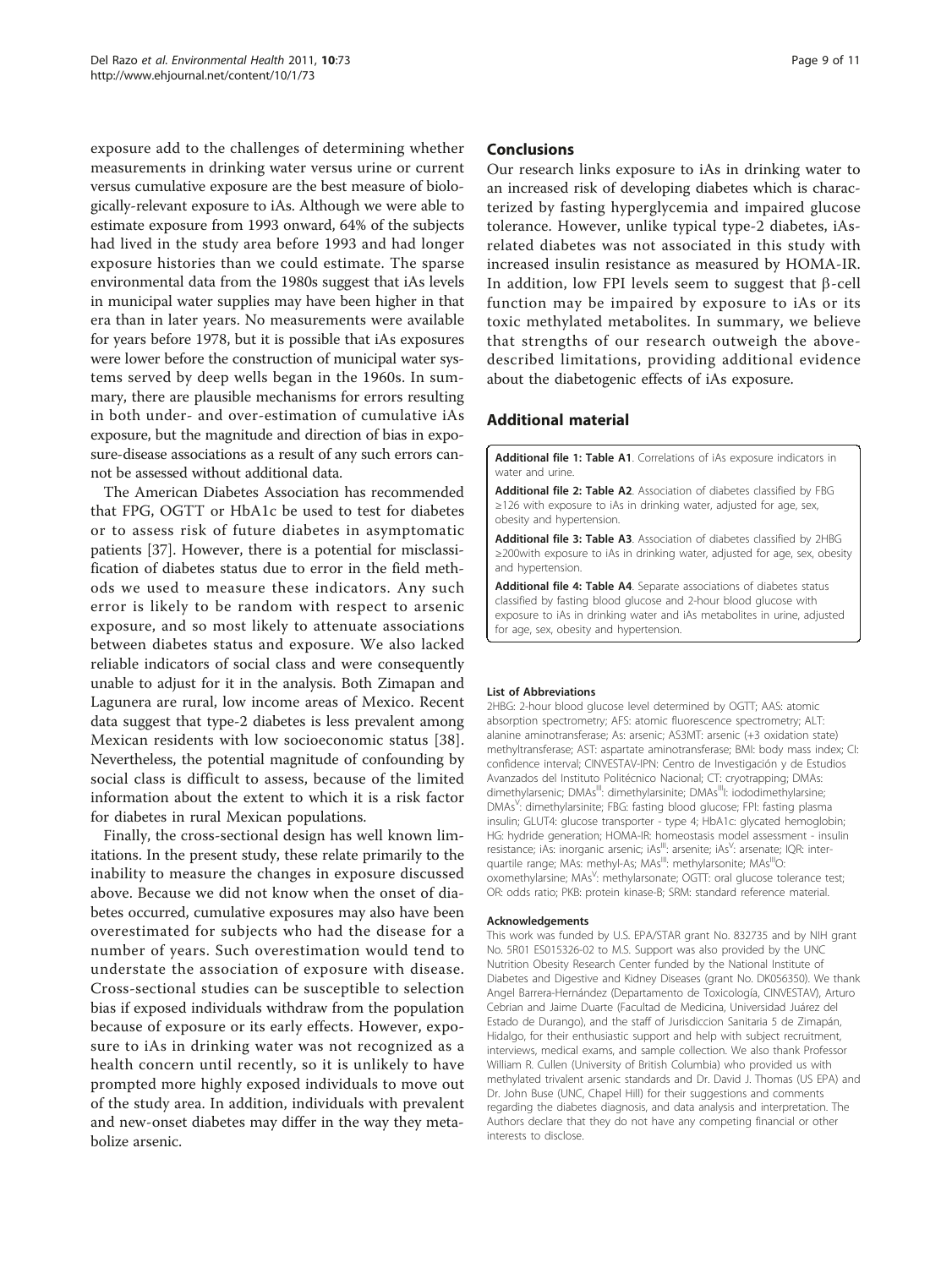#### <span id="page-9-0"></span>Author details

1 Departamento de Toxicología, Centro de Investigación y de Estudios Avanzados del Instituto Politécnico Nacional, México DF, México. <sup>2</sup>Facultad de Medicina, Universidad Juárez del Estado de Durango, Gómez Palacio, Durango, México. <sup>3</sup>Curriculum in Toxicology, University of North Carolina at<br>Chapel Hill, Chapel Hill, North Carolina, USA. <sup>4</sup>Department of Nutrition, University of North Carolina at Chapel Hill, Chapel Hill, North Carolina, USA. <sup>5</sup>School of Community Health Sciences/MS-274, University of Nevada, Reno, Nevada, USA (Current affiliation: Department of Epidemiology and Eppley Cancer Institute, University of Nebraska Medical Center, Omaha NE, USA.

#### Authors' contributions

Authors contributed to the article as follows: LMDR coordinated work performed by the Mexican team in both the Zimapan and Lagunera regions and directed most of the chemical and biochemical analyses of samples collected in this study. GGV directed the field work in the Lagunera region and was responsible for analysis of As species in urine collected in this region. OLV and EHC conducted environmental and biological sampling and data collection. LCSP helped to supervise the field activities and conducted data collection. JMC tested the stability of the methylated trivalent arsenicals, specifically DMAs<sup>III</sup> in human urines. ZD participated in designing the field studies and contributed to method development for collection of biological samples. DL conducted the statistical analyses and participated in writing the manuscript. MS, as the principal investigator for this project, coordinated the work by both the Mexican and American teams and was responsible for the manuscript preparation. All authors read and approved the final manuscript

#### Competing interests

The authors declare that they have no competing interests.

Received: 24 May 2011 Accepted: 24 August 2011 Published: 24 August 2011

#### References

- 1. Navas-Acien A, Silbergeld EK, Streeter RA, Clark JM, Burke TA, Guallar E: [Arsenic Exposure and Type 2 Diabetes: A Systematic Review of the](http://www.ncbi.nlm.nih.gov/pubmed/16675414?dopt=Abstract) [Experimental and Epidemiological Evidence.](http://www.ncbi.nlm.nih.gov/pubmed/16675414?dopt=Abstract) Environ Health Perspect 2006, 114:641-648.
- 2. Navas-Acien A, Silbergeld EK, Pastor-Barriuso R, Guallar E: [Arsenic exposure](http://www.ncbi.nlm.nih.gov/pubmed/18714061?dopt=Abstract) [and prevalence of type 2 diabetes in US adults.](http://www.ncbi.nlm.nih.gov/pubmed/18714061?dopt=Abstract) JAMA 2008, 300:814-822.
- Zierold KM, Knobeloch L, Anderson H: Prevalence of chronic diseases in adults exposed to arsenic-contaminated drinking water. Am J Public Health 94:1936-1937.
- 4. Paul DS, Harmon AW, Devesa V, Thomas DJ, Styblo M: [Molecular](http://www.ncbi.nlm.nih.gov/pubmed/17520061?dopt=Abstract) [mechanisms of diabetogenic effects of arsenic: Inhibition of insulin](http://www.ncbi.nlm.nih.gov/pubmed/17520061?dopt=Abstract) [signaling by arsenite and methylarsonous acid.](http://www.ncbi.nlm.nih.gov/pubmed/17520061?dopt=Abstract) Environ Health Perspect 2007, 115:734-742.
- Thomas DJ, Li J, Waters SB, Xing W, Adair BM, Drobna Z, Devesa V, Styblo M: Arsenic (+3 oxidation state) methyltransferase and methylation of arsenicals. Exp Biol Med 2007, 232:3-13.
- 6. Lin S, Shi Q, Nix FB, Styblo M, Beck MA, Herbin-Davis KM, Hall LL, Simeonsson JB, Thomas DJ: [A novel S-Adenosyl-L-methionine: arsenic\(III\)](http://www.ncbi.nlm.nih.gov/pubmed/11790780?dopt=Abstract) [methyltransferase from rat liver cytosol.](http://www.ncbi.nlm.nih.gov/pubmed/11790780?dopt=Abstract) J Biol Chem 2002, 277:10795-10803.
- 7. Styblo M, Drobna Z, Jaspers I, Lin S, Thomas DJ: [The role of](http://www.ncbi.nlm.nih.gov/pubmed/12426129?dopt=Abstract) [biomethylation in toxicity and carcinogenicity of arsenic. A research](http://www.ncbi.nlm.nih.gov/pubmed/12426129?dopt=Abstract) [update.](http://www.ncbi.nlm.nih.gov/pubmed/12426129?dopt=Abstract) Environ Health Perspect 2002, 110(Suppl 5):767-771.
- 8. Walton FS, Harmon AW, Paul DS, Drobna Z, Patel YM, Styblo M: [Inhibition](http://www.ncbi.nlm.nih.gov/pubmed/15276423?dopt=Abstract) [of insulin-dependent glucose uptake by trivalent arsenicals: possible](http://www.ncbi.nlm.nih.gov/pubmed/15276423?dopt=Abstract) [mechanism of arsenic-induced diabetes.](http://www.ncbi.nlm.nih.gov/pubmed/15276423?dopt=Abstract) Toxicol Appl Pharmacol 2004, 198:424-433.
- Paul DS, Hernández-Zavala A, Walton FS, Adair BM, Dedina J, Matousek T, Styblo M: [Examination of the effects of arsenic on glucose](http://www.ncbi.nlm.nih.gov/pubmed/17336358?dopt=Abstract) [homeostasis in cell culture and animal studies: Development of a](http://www.ncbi.nlm.nih.gov/pubmed/17336358?dopt=Abstract) [mouse model for arsenic-induced diabetes.](http://www.ncbi.nlm.nih.gov/pubmed/17336358?dopt=Abstract) Toxicol Appl Pharmacol 2007, 222:305-314.
- 10. Del Razo LM, Styblo M, Cullen WR, Thomas DJ: [Determination of trivalent](http://www.ncbi.nlm.nih.gov/pubmed/11485389?dopt=Abstract) [methylated arsenicals in biological matrices.](http://www.ncbi.nlm.nih.gov/pubmed/11485389?dopt=Abstract) Toxicol Appl Pharmacol 2001, 174:282-293.
- 11. Gong Z, Lu X, Cullen WR, Le XC: Unstable trivalent arsenic metabolites, monomethylarsonous acid and dimethylarsinous acid. J Anal At Spectrom 2001, 16:1409-1413.
- 12. Gong Z, Lu X, Ma M, Wattand C, Le X: [Arsenic speciation analysis.](http://www.ncbi.nlm.nih.gov/pubmed/18968736?dopt=Abstract) Talanta 2002, 58:77-96.
- 13. Mandal BK, Ogra Y, Suzuki KT: [Identification of dimethylarsinous and](http://www.ncbi.nlm.nih.gov/pubmed/11304125?dopt=Abstract) [monomethylarsonous acids in human urine of the arsenic-affected areas](http://www.ncbi.nlm.nih.gov/pubmed/11304125?dopt=Abstract) [in West Bengal, India.](http://www.ncbi.nlm.nih.gov/pubmed/11304125?dopt=Abstract) Chem Res Toxicol 2001, 14:371-378.
- 14. Mandal BK, Ogra Y, Anzai K, Suzuki KT: [Speciation of arsenic in biological](http://www.ncbi.nlm.nih.gov/pubmed/15276410?dopt=Abstract) [samples.](http://www.ncbi.nlm.nih.gov/pubmed/15276410?dopt=Abstract) Toxicol Appl Pharmacol 2004, 198:307-318.
- 15. Valenzuela OL, Borja-Aburto VH, Garcia-Vargas GG, Cruz-Gonzalez MB, Garcia-Montalvo EA, Calderon-Aranda ES, Del Razo LM: [Urinary trivalent](http://www.ncbi.nlm.nih.gov/pubmed/15743710?dopt=Abstract) [methylated arsenic species in a population chronically exposed to](http://www.ncbi.nlm.nih.gov/pubmed/15743710?dopt=Abstract) [inorganic arsenic.](http://www.ncbi.nlm.nih.gov/pubmed/15743710?dopt=Abstract) Environ Health Perspect 2005, 113:250-254.
- 16. Xie R, Johnson W, Spayd S, Hall GS, Buckley B: [Arsenic speciation analysis](http://www.ncbi.nlm.nih.gov/pubmed/17723711?dopt=Abstract) [of human urine using ion exchange chromatography coupled to](http://www.ncbi.nlm.nih.gov/pubmed/17723711?dopt=Abstract) [inductively coupled plasma mass spectrometry.](http://www.ncbi.nlm.nih.gov/pubmed/17723711?dopt=Abstract) Anal Chim Acta 2006, 578:186-194.
- 17. Wang Z, Zhou J, Lu X, Gong Z, Le XC: [Arsenic speciation in urine from](http://www.ncbi.nlm.nih.gov/pubmed/14727923?dopt=Abstract) [acute promyelocytic leukemia patients undergoing arsenic trioxide](http://www.ncbi.nlm.nih.gov/pubmed/14727923?dopt=Abstract) [treatment.](http://www.ncbi.nlm.nih.gov/pubmed/14727923?dopt=Abstract) Chem Res Toxicol 2004, 17:95-103.
- 18. Thomas DJ, Li J, Waters SB, Xing W, Adair BM, Drobna Z, Devesa V, Styblo M: Arsenic (+3 oxidation state) methyltransferase and methylation of arsenicals. Exp Biol Med 2007, 232:3-13.
- 19. Tseng CH: Arsenic methylation, urinary arsenic metabolites and human diseases: current perspective. J Environ Sci Health C, Environ Carcinog Ecotoxicol Rev 2007, 25:1-22.
- 20. Hughes ME, Beck BD, Chen Y, Lewis AS, Thomas DJ: Arsenic Exposure and Toxicology: A Historical Perspective. Tox Sci 2011, (on line, PMID: 21750349).
- 21. Valenzuela OL, Drobná Z, Hernández-Castellanos E, Sánchez-Peña LC, García-Vargas GG, Borja-Aburto VH, Stýblo M, Del Razo LM: [Association of](http://www.ncbi.nlm.nih.gov/pubmed/19538983?dopt=Abstract) [AS3MT polymorphisms and the risk of premalignant arsenic skin lesions.](http://www.ncbi.nlm.nih.gov/pubmed/19538983?dopt=Abstract) Toxicol Appl Pharmacol 2009, 239:200-207.
- 22. Armienta MA, Rodríguez CR: Evaluación de la presencia de Arsénico en el valle de Zimapan Hidalgo. Report. Universidad Nacional Autónoma de México; 1993.
- 23. Del Razo LM, Arellano MA, Cebrian ME: [The oxidation states of arsenic in](http://www.ncbi.nlm.nih.gov/pubmed/15092299?dopt=Abstract) [well water from a chronic arsenicism area of northern Mexico.](http://www.ncbi.nlm.nih.gov/pubmed/15092299?dopt=Abstract) Environ Pollut 1990, 64:143-153.
- 24. Del Razo LM, Corona JC, García-Vargas G, Albores A, Cebrian ME: [Fluoride](http://www.ncbi.nlm.nih.gov/pubmed/15091878?dopt=Abstract) [levels in well-water from a chronic arsenicism area of northern Mexico.](http://www.ncbi.nlm.nih.gov/pubmed/15091878?dopt=Abstract) Environ Pollut 1993, 80:91-94.
- 25. Del Razo LM, García-Vargas GG, García-Salcedo JJ, Sanmiquel MF, Rivera M, Hernandez MC, Cebrian ME: [Arsenic levels in cooked food and](http://www.ncbi.nlm.nih.gov/pubmed/12387304?dopt=Abstract) [assessment of adult dietary intake of arsenic in the Region Lagunera,](http://www.ncbi.nlm.nih.gov/pubmed/12387304?dopt=Abstract) [México.](http://www.ncbi.nlm.nih.gov/pubmed/12387304?dopt=Abstract) Food Chem Toxicol 2002, 40:1423-1431.
- 26. SARH (Secretaría de Agricultura y Recursos Hidraúlicas): Estudio de Hidroarsenicismo en la Comarca Lagunera, México. Cinvestav-IPN, Comisión de Aguas del Valle de México de SARH; 1989.
- 27. Devesa V, Del Razo LM, Adair B, Drobna Z, Waters SB, Hughes MF, Styblo M, Thomas DJ: Comprehensive analysis of arsenic metabolites by pHspecific hydride generation atomic absorption spectrometry. J Anal At Spectrom 2004, 19:1460-1467.
- 28. Hernández-Zavala A, Matoušek T, Drobná Z, Paul DS, Walton F, Adair BM, Thomas DJ, Styblo M: [Speciation of arsenic in biological matrices by](http://www.ncbi.nlm.nih.gov/pubmed/18677417?dopt=Abstract) [automated hydride generation-cryotrapping-atomic absorption](http://www.ncbi.nlm.nih.gov/pubmed/18677417?dopt=Abstract) [spectrometry with multiple microflame quartz tube atomizer](http://www.ncbi.nlm.nih.gov/pubmed/18677417?dopt=Abstract) [\(multiatomizer\).](http://www.ncbi.nlm.nih.gov/pubmed/18677417?dopt=Abstract) J Anal At Spectrom 2008, 23:342-351.
- 29. Le XC, Ma M: [Short-column liquid chromatography with hydride](http://www.ncbi.nlm.nih.gov/pubmed/9599587?dopt=Abstract) [generation atomic fluorescence detection for the speciation of arsenic.](http://www.ncbi.nlm.nih.gov/pubmed/9599587?dopt=Abstract) Anal Chem 1998, 70:1926-1933.
- 30. Chen Y, Ahsan H, Slavkovich V, Peltier GF, Gluskin RT, Parvez F, Liu X, Graziano JH: [No Association between Arsenic Exposure from Drinking](http://www.ncbi.nlm.nih.gov/pubmed/20813654?dopt=Abstract) [Water and Diabetes Mellitus: A Cross-Sectional Study in Bangladesh.](http://www.ncbi.nlm.nih.gov/pubmed/20813654?dopt=Abstract) Environ Health Perspect 2010, 118:1299-1305.
- 31. Goldstein DE, Little RR, Lorenz RA, Malone JI, Nathan DM, Peterson CM: [Tests of glycemia in diabetes.](http://www.ncbi.nlm.nih.gov/pubmed/15220264?dopt=Abstract) Diabetes Care 2004, 27:1761-1773.
- 32. Mudaliar S, Edelman SV: [Insulin therapy in type 2 diabetes.](http://www.ncbi.nlm.nih.gov/pubmed/11727406?dopt=Abstract) Endocrinol Metab Clin North Am 2001, 30:935-982.